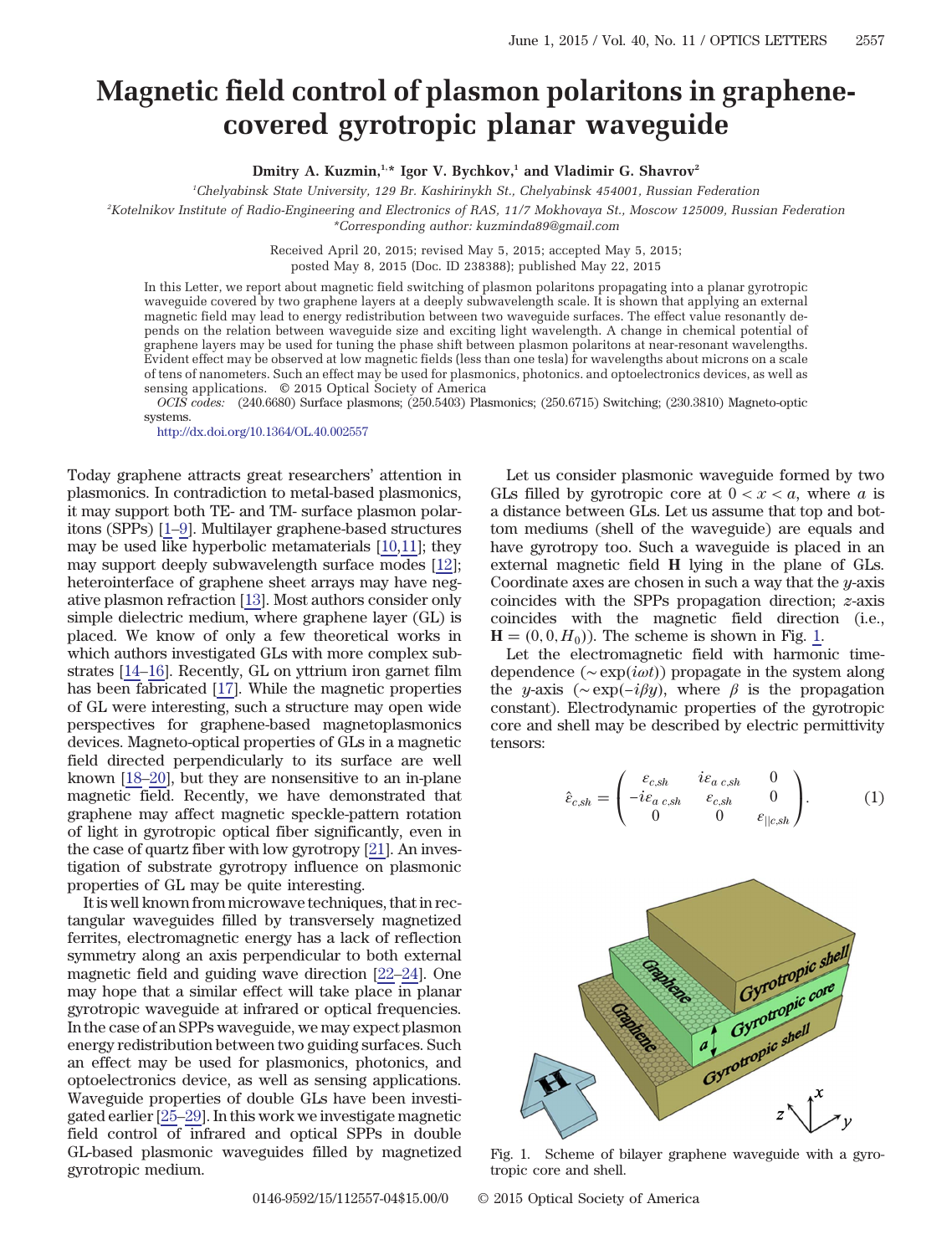GLs may be represented as infinitely thick conductive surfaces [[4](#page-3-16)]. Conductivity of  $GL \sigma$  has been considered in many works [[4,](#page-3-16)[19,](#page-3-17)[30](#page-3-18)–[32](#page-3-19)]. We will use the expression resulting from the Kubo formula [[33\]](#page-3-20). In the present work, it is essential that  $\sigma$  depends on chemical potential which, for example, may be changed easily by gate voltage. In chosen geometry, gyrotropy affects only TM-modes of the waveguide. Using Maxwell's equations, one may derive tangential components of electromagnetic fields In chosen geometry, gyrotropy affects only TM-modes<br>of the waveguide. Using Maxwell's equations, one may<br>derive tangential components of electromagnetic fields<br>in the form  $H_z(x, y) = H_{z\beta}(x) \exp[-i\beta y]$ ,  $E_y(x, y) =$ for the waveguide. Using<br>derive tangential components of the form  $H_z(x, y)$ <br> $E_{y\beta}(x) \exp[-i\beta y]$ , where  $(x, y) = H_{z\beta}(x)$  ex<br>here<br>A exp(-γx),  $x \ge a$ 

<span id="page-1-0"></span>
$$
E_{y\beta}(x) \exp[-i\beta y], \text{ where}
$$
  
\n
$$
H_{z\beta}(x) = \begin{cases} A \exp(-\gamma x), x \ge a \\ B \exp(\zeta x) + C \exp(-\zeta x), 0 < x < a \end{cases}
$$
  
\n
$$
D \exp(\gamma x), x \le 0
$$
  
\n
$$
E_{y\beta}(x) = \begin{cases} i\gamma_+ A \exp(-\gamma x) / k_0 \varepsilon_{\perp sh}, x \ge a \\ i[\zeta_+ C \exp(-\zeta x) - \zeta_- B \exp(\zeta x)] / k_0 \varepsilon_{\perp ch}, 0 < x < a \\ -i\gamma_- D \exp(\gamma x) / k_0 \varepsilon_{\perp sh}, x \le 0. \end{cases}
$$
  
\n(2)

In Eq. ([2\)](#page-1-0) the following notation has been introduced:  $\gamma_{\pm} = \gamma \pm \beta \varepsilon_{a \, sh}/\varepsilon_{sh}, \zeta_{\pm} = \zeta \pm \beta \varepsilon_{a \, c}/\varepsilon_{c}, \, k_{0} = \omega/c = 2\pi/\lambda,$ In Eq. (2) the following notation has been introduced:<br> $\gamma_{\pm} = \gamma \pm \beta \varepsilon_{a \, sh}/\varepsilon_{sh}, \zeta_{\pm} = \zeta \pm \beta \varepsilon_{a \, c}/\varepsilon_{c}, k_0 = \omega/c = 2\pi/\lambda,$ <br> $\varepsilon_{\pm sh,c} = \varepsilon_{sh,c} - \varepsilon_{a \, sh,c}^2/\varepsilon_{sh,c}. c$  is the speed of light in vacuum;  $\lambda$  is the wavelength of exciting light;  $\gamma$ ,  $\zeta =$  $\gamma_{\pm} = \gamma$ <br>  $\varepsilon_{\perp sh,c} =$ <br>
uum;  $\lambda$ <br>  $(\beta^2 - k_0^2)$  $\int_{-k_0^2 \epsilon_{\perp sh,c}}^{k_0^2 \epsilon_{\perp sh,c}}^{1/2}$  are the constants of SPPs localization.<br>ds (2) should satisfy the boundary conditions<br> $(E_1 - E_2) \times n_{12} = 0$ ,  $(H_1 - H_2) \times n_{12} = 4\pi j_g/c$ , (3) Fields ([2\)](#page-1-0) should satisfy the boundary conditions

<span id="page-1-1"></span>
$$
(\mathbf{E}_1 - \mathbf{E}_2) \times \mathbf{n}_{12} = 0, (\mathbf{H}_1 - \mathbf{H}_2) \times \mathbf{n}_{12} = 4\pi \mathbf{j}_g/c,
$$
 (3)

where  $n_{12}$  is normal vector directed from medium "1" to medium "2" and  $\mathbf{j}_{g}$  is the surface current density in GLs. Putting fields [\(2](#page-1-0)) into conditions ([3\)](#page-1-1), we will derive a system of equations for field amplitudes A, B, C, and D. From this system one may get the dispersion equation

<span id="page-1-2"></span>for surface plasmon polaritons:  
\n
$$
\exp(\zeta a)(\varepsilon_{\perp c}\gamma_+ + \varepsilon_{\perp sh}\zeta_- \Phi_+)(\varepsilon_{\perp c}\gamma_- + \varepsilon_{\perp sh}\zeta_+ \Phi_-)
$$
\n
$$
= \exp(-\zeta a)(\varepsilon_{\perp c}\gamma_+ - \varepsilon_{\perp sh}\zeta_+ \Phi_+)(\varepsilon_{\perp c}\gamma_- - \varepsilon_{\perp sh}\zeta_- \Phi_-),
$$
\n
$$
\Phi_{\pm} = 1 - 4i\pi\sigma\gamma_{\pm}/ck_0\varepsilon_{\perp sh}.
$$
\n(4)

Equation ([4\)](#page-1-2) yields a propagation constant β. With β we may calculate localization constants  $\gamma$ ,  $\zeta$ , and determine the field distribution from ([2\)](#page-1-0). This equation is difficult for analysis, and may be solved only by numerical methods.

<span id="page-1-3"></span>To characterize SPPs redistribution we will introduce the following parameter:

$$
\eta = \frac{E_{y\beta}(a)}{E_{y\beta}(0)}
$$
  
= 
$$
\frac{-\Phi_{-\gamma_+}\zeta\varepsilon_{\perp sh}\gamma_{-}^{-1}}{(\varepsilon_{\perp c}\gamma_{+} - \Phi_{+}\beta\varepsilon_{\perp sh}\varepsilon_{\alpha}c/\varepsilon_{c})\text{sh}(\zeta a) + \zeta\varepsilon_{\perp sh}\Phi_{+}\text{ch}(\zeta a)}.
$$
 (5)

In general,  $\eta$  has complex values and may be expressed as  $\eta = |\eta| \exp(i\varphi)$ , where  $|\eta|$  means rate between amplitudes and  $\varphi$  is a phase shift for SPPs on the top and bottom graphene layers.

It is easy to show that, for a nongyrotropic core and shell, there may be two TM-modes (symmetric and asymmetric), and  $\eta = \pm 1$ . The dispersion equation cannot be split into symmetric and asymmetric modes if only waveguide core is gyrotropic. Equation ([5\)](#page-1-3), if taking into<br>account dispersion Eq. (4), may be transformed:<br> $n = \pm \sqrt{\frac{(\epsilon_{\perp c} \gamma + \Phi \beta \epsilon_{sh} \epsilon_a c/\epsilon_c)^2 - (\zeta \epsilon_{sh} \Phi)^2}{6}}$ 

<span id="page-1-4"></span>account dispersion Eq. (4), may be transformed:  
\n
$$
\eta = \pm \sqrt{\frac{(\varepsilon_{\perp c} \gamma + \Phi \beta \varepsilon_{sh} \varepsilon_{a c}/\varepsilon_{c})^2 - (\zeta \varepsilon_{sh} \Phi)^2}{(\varepsilon_{\perp c} \gamma - \Phi \beta \varepsilon_{sh} \varepsilon_{a c}/\varepsilon_{c})^2 - (\zeta \varepsilon_{sh} \Phi)^2}}.
$$
\n(6)

From Eq. ([6\)](#page-1-4), we may conclude that there are only few nontrivial cases in which the effect of energy redistribution is absent. The first one, when  $\varepsilon_{a c} = 0$ , we have just discussed. The second one corresponds to the condition From Eq. (g), we hay conclude that there are only rew<br>nontrivial cases in which the effect of energy redistribu-<br>tion is absent. The first one, when  $\varepsilon_{a,c} = 0$ , we have just<br>discussed. The second one corresponds to the place, even for  $\Phi = 0$ , if we assume that both core and shell are gyrotropic.

For numerical calculations, let us assume for graphene conductivity that scattering rate  $\Gamma \sim 1$  meV at temperature  $T = 300$  K [[34\]](#page-3-21). In recent experiments, the chemical potential of GLs  $\mu_{ch}$  has reached as high as 1.17 eV [\[35](#page-3-22)]. For definiteness, we will assume that  $\mu_{ch}$  variation is of ntype. We will consider only the symmetric waveguide, when top and bottom GLs have the same conductivity  $\sigma(\mu_{ch})$  are equals). An anti-symmetric waveguide will have some features, and should be investigated separately. For the core and shell of the waveguide, we will use the parameters of Bi-doped YIG. It has great gyrotropy, and is frequently used for magneto-optical applications. In addition, a small change in Bi-doping level should lead to a small change in refractive index and gyrotropy of material. Verde constants of core and shell will be considered as equals. They define an antisymmetric part of the electric permittivity  $\varepsilon_a = V H_0 \lambda \varepsilon^{1/2} / \pi$ . Bi-doped YIG has  $V \sim 10^{-6}$  rad/(Gs  $\mu$ m) [\[36](#page-3-23)]. A wavelength of light in a vacuum will be set as  $\lambda = 1.5 \mu m$  (the wavelength of erbium-doped fiber lasers radiation frequently used for fiber-optic communication). The refractive indexes of core and shell will put  $n_c = (\varepsilon_c)^{1/2} = 2.36$  and  $n_{sh} = (\varepsilon_{sh})^{1/2} = 2.34.$ 

An analysis showed that, for such parameter values, only the quasi-antisymmetric mode may exist for waveguide sizes not more than ∼10 nm. Typical electric field distributions for  $a = 100$  nm,  $\mu_{ch} = 1$  eV, and magnetic field values  $H = 0, \pm 1$  T are shown on Fig. [2](#page-2-0). One can see that guided waves are weakly localized (localization constant Re[ $\gamma$ ] ≈ 0.08  $\mu$ m<sup>-1</sup>). The ratio between amplitudes reaches about 2.

Calculations show that localization of guiding waves depends on the waveguide size and difference between core and shell refractive indexes. Thus, for the same difference of refractive indexes, but for a five times wider waveguide ( $a = 500$  nm), the localization parameter is greater:  $\text{Re}[\gamma] \approx 0.38 \text{ }\mu\text{m}^{-1}$ . For this size, ratio between amplitudes reaches only 1.2. On the other hand, for a waveguide with  $a = 100$  nm, but  $n_{sh} = 2.30$ , we will have  $Re[\gamma] \approx 0.23 \mu m^{-1}$  and the redistribution effect value is only about 1.3.

Let us examine in detail how the effect depends on waveguide size and magnetic field value. Figure [3](#page-2-1) shows results of the calculations. One can see that a decrease in waveguide size leads to an increase in  $|\eta|$ . Thus, for a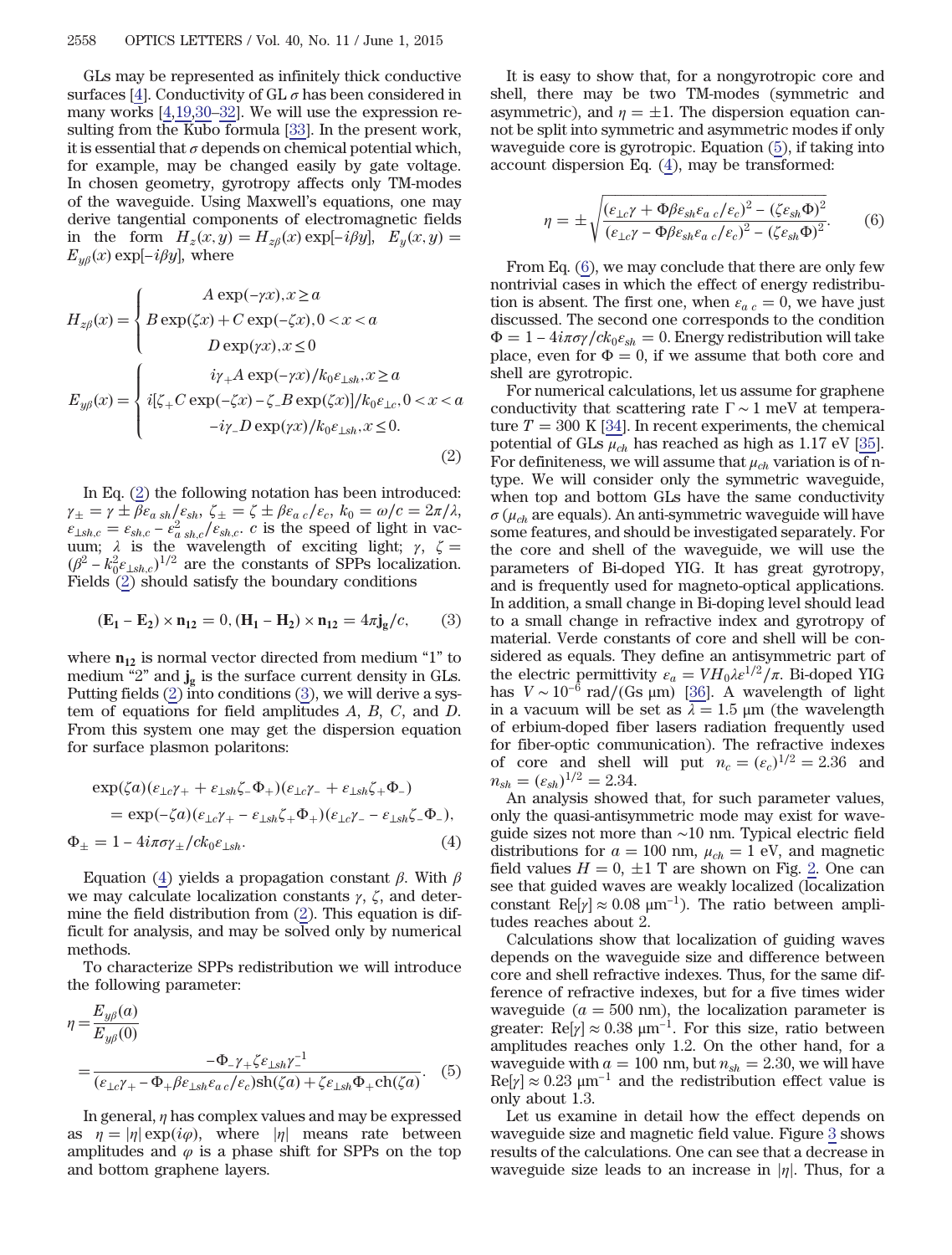<span id="page-2-0"></span>

Fig. 2. Typical electric field distributions. Dashed lines show the graphene layer position. The waveguide size  $a =$ 100 nm; the graphene chemical potential  $\mu_{ch} = 1$  eV; and the wavelength of the exciting wave  $\lambda = 1.5$  μm.

waveguide size of ~10 nm, |η| may reach 2, even in sufficiently low magnetic fields of 1 kOe. As we have pointed out earlier, SPPs are localized weakly for a smaller waveguide. An increase in magnetic field leads to an increase of  $|\eta|$ , and has no effect on SPPs localization. We should note also that there is some critical relation between wavelength and waveguide size, when the quasi-antisymmetric mode becomes quasi-symmetric. This corresponds to the phase shift  $\varphi$  change from  $\pm \pi$  to zero. A calculation shows that, for such a critical relation,  $|\eta|$ 

<span id="page-2-1"></span>

Fig. 3. Dependence of redistribution effect on the waveguide size a and the magnetic field value  $H_0$ .

reaches a maximum, i.e., SPPs are localized near only one of the waveguide surfaces.

Let us now investigate the influence of GLs chemical potential variation and exciting light wavelength on the redistribution effect. Indeed, refractive indexes and Verdet constants of core and shell will depend on exciting light wavelength. For simplicity of calculations and interpretation of the results, we will neglect core and shell dispersion properties. We will consider a wavelength range of 500 nm  $\langle \lambda \rangle$  2.0 µm. It covers some part of visible light and near-infrared radiation. Results of the calculations are shown in Fig. [4.](#page-2-2) One can see some features we have mentioned above. At some wavelength, which is critical for chosen size of the waveguide, the quasi-antisymmetric mode (with  $\varphi$  near  $\pm \pi$ ) becomes quasi-symmetric one (with  $\varphi$  near 0). At the same wavelength,  $|\eta|$  reaches a maximum: in a magnetic field directed along the z-axis, SPPs propagating along the y-axis are localized at  $x = a$ , while in a magnetic field of the opposite direction they will be localized at  $x = 0$ . Variation of the GLs' chemical potential leads to the shift of this critical wavelength. Despite the small effect of chemical potential variation on  $|\eta|$  at wavelengths far from the critical one, at a critical wavelength it may rar from the critical one, at a critical wavelength it may<br>change  $|\eta|$  in some magnitude orders. In addition, de-<br>creasing the GLs' chemical potential changes the wavecreasing the GLs' chemical potential changes the wavelength's range of transition from a quasi-antisymmetric SPPs mode to a wider quasi-symmetric one. This gives us possibility to control both redistribution and the

<span id="page-2-2"></span>

Fig. 4. Dependence of redistribution effect on the exciting light wavelength for different values of chemical potential. The insets show the wavelength range near the critical behavior. The waveguide size  $a = 25$  nm.